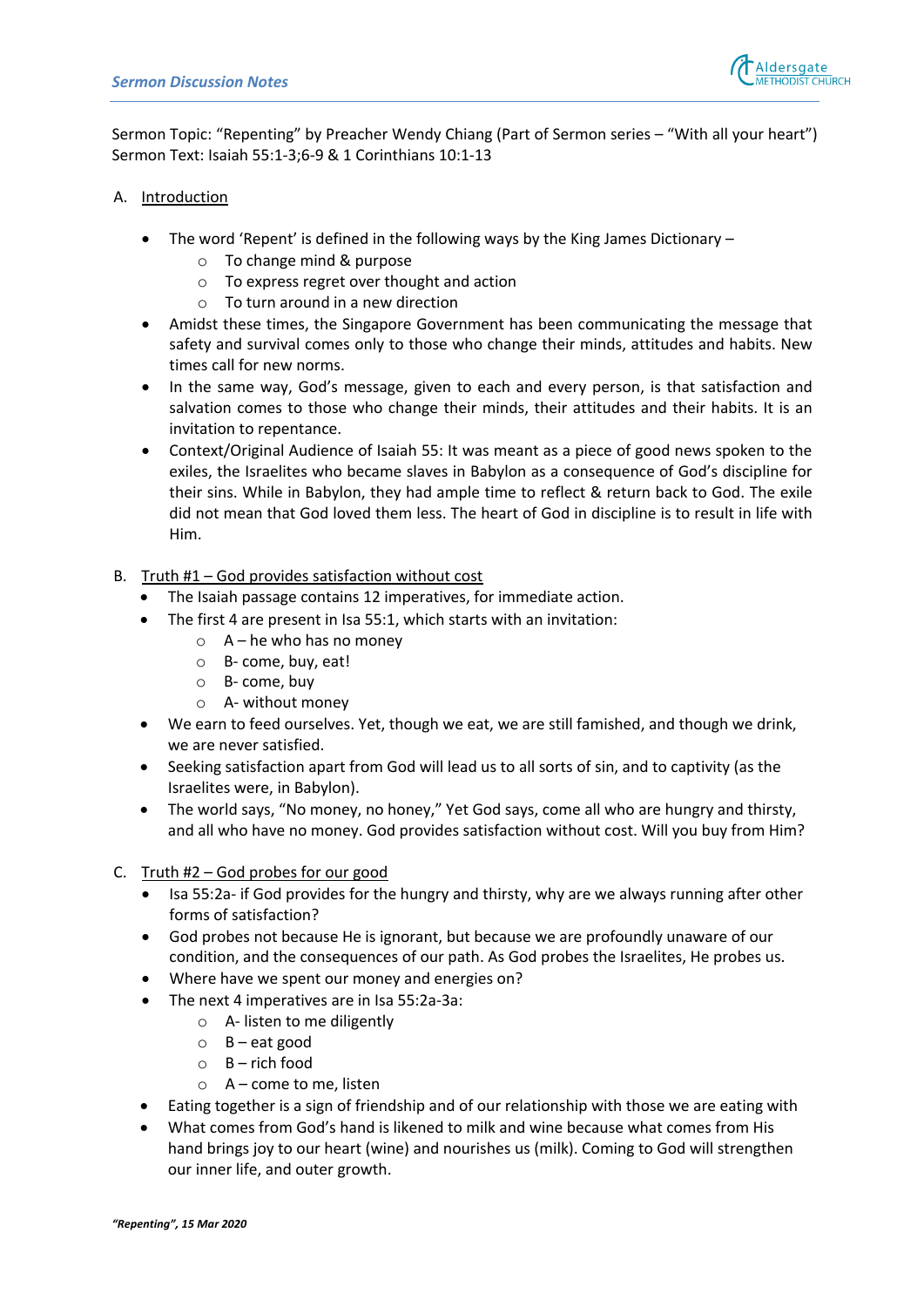

- God throws in 2 other benefits too: a) so that your soul lives; and b) so that you enter an everlasting covenant with Him.
- D. Truth #3 God plans good to those who listen to Him
	- The litmus test for listening is obedience. Do we pause to listen every day?
	- In this season of preventing the further spread of the virus, we know we are listening when we acknowledge the need for a new way of life, new norms and new SOP as exhorted by the authorities. In the same way, we know we are listening to God when we change our minds, attitudes and habits to live out His advisory, His SOP.
	- Isa 55:6 was a reminder to the exiles to seek God while He may be found, and to call on Him while He is near. God was seemingly absent when they were driven out from Jerusalem. However, here God is calling out to them, and their immediate response of obedience is crucial to experience His mercy and forgiveness. The word "while" conveys both time and space, and urgency of action. Act now, not later.
	- Our commitment to seek God in all seasons will determine the direction of our life.
	- How we model seeking God at home to our children/grandchildren will also determine if they will call on God for themselves, and we need to act now as there is only a short window to impart influence.
	- Isa 55:6-7 (emphasis on 'Return to me') God was speaking to those who compromised in Babylon- by holding on to Babylonian ways and thoughts, and of settling in Babylon instead of returning to Jerusalem. God is willing to show mercy and pardon, but first we must return to God (change our minds, attitudes, actions)
	- There is a cross-reference of the text to 1 Cor 10 where Paul addresses the carnal thinking of the Corinth believers by asking them to remember the Israelites' disobedience and the outcome of it – "pay attention lest you fall" A little compromise and we are no different from unbelievers.
- E. Truth #4 God's perspective is far superior
	- We have an infinite God (Isa 55:8-9).
		- o A: My thoughts not your thoughts
		- o B: My ways not your ways
		- o C: Heavens higher than earth
		- o B: My ways higher than your ways
		- o A: My thoughts higher than your thoughts
	- We have godly thoughts, but also many other ungodly thoughts that are hidden, unchallenged, which can lead us down the path of destruction if we are not careful (eg. rationalisation- everyone is doing it)
	- God's perspective is far superior because He is Holy, and He is not self-serving. We become more aligned with Him when we come to Him.

## F. Conclusion

- The passage today contains 12 imperatives with a sense of urgency.
- To recap, God invites us to return to Him because:
	- o He provides satisfaction without cost
	- o Probes our way for our good
	- o Plans good to those who listen to Him
	- o Pardons those who turn to Him
	- o His perspective is far superior to ours